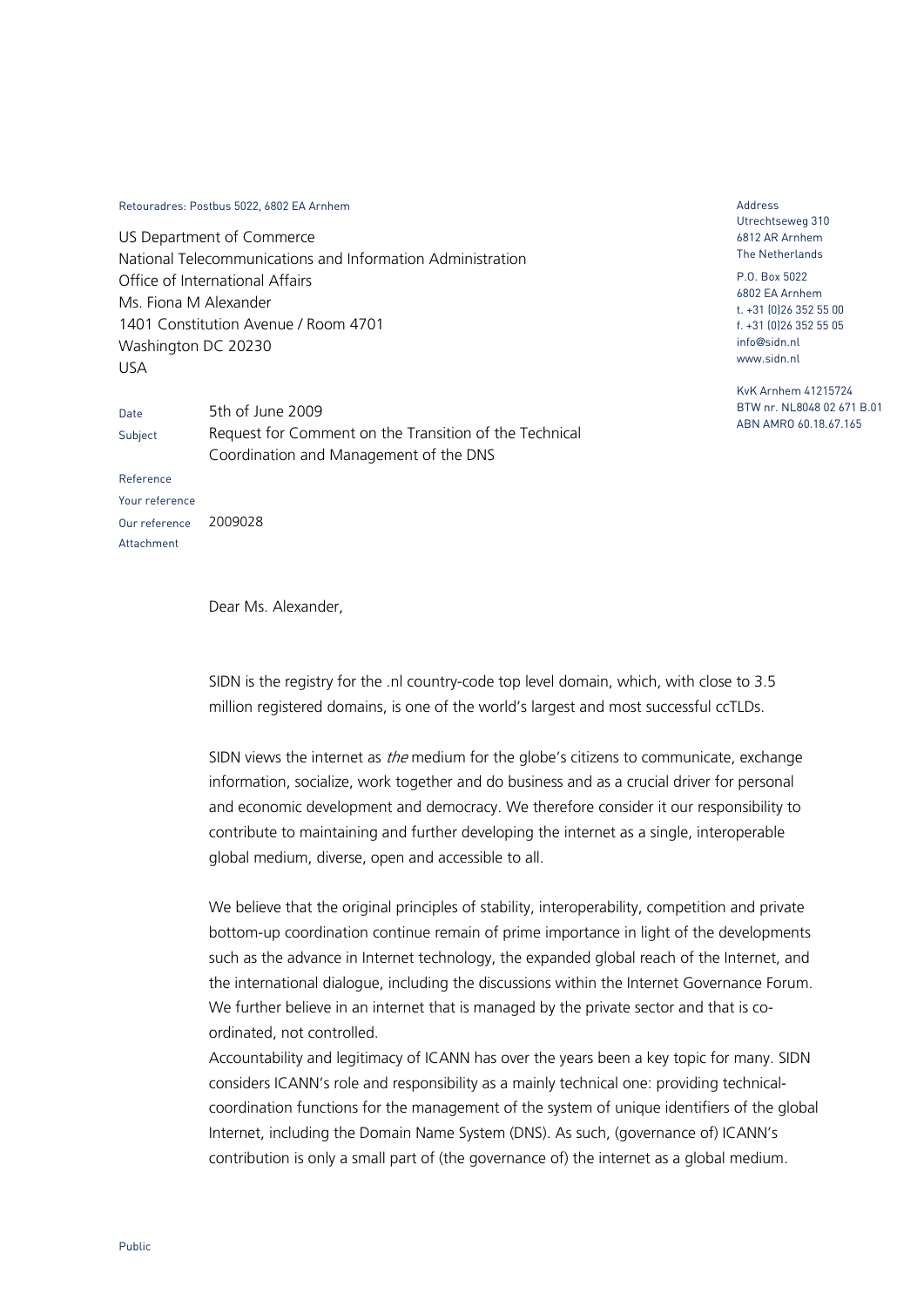However, Internet users rely on the efficient and flawless functioning of the root database and for registries the IANA function performed by ICANN is of prime importance.

As one of the founding members of the ccNSO, SIDN has been closely collaborating with ICANN since it's creation with the objective to assure availability, accessibility, security, overall quality and further development of the Internet in general and the .nl name-space in particular.

SIDN has submitted input to the NTIA's previous Notices of Inquiry on the Transition of the Technical Coordination and Management of the DNS, released in May 2006 and November 2007, and participated in the public meeting held in Washington on February 2008.

As the Chief Executive of SIDN, I welcome the opportunity for stakeholders to give input to this process once again, you will find our contribution to be both consistent with earlier submissions as well as responsive to recent developments.

As on previous occasions, SIDN does not aim to individually address the questions raised in the Request for Comment published by the NTIA with this submission.

Compared to global challenges as security, openness, diversity and bridging the digital divide, the oversight of ICANN and the IANA function by the US does not seem a major issue, more so since the US has fulfilled this role effectively and honourably.

However, this unilateral supervision does not fit the global nature and dependency of the internet and will need to change. SIDN strongly supports ICANN's full transition to the private sector.

The present oversight by the US should thereby be replaced by a governance model that ascertains on one hand that accountability is guaranteed, capture is prevented and the possibility of objection, appeal and in the extreme; intervention is assured. On the other hand, it should assure that multi-stakeholder processes do not further politicise an essentially technical function, slow down innovation or lead to increased bureaucracy and costs.

With divers activities, ICANN has further contributed to the security and stability of the DNS, while the independent assessment of ICANN by One World Trust proves that measures to improve the multi-stakeholder model, participation and ICANN's transparency and accountability have their results.